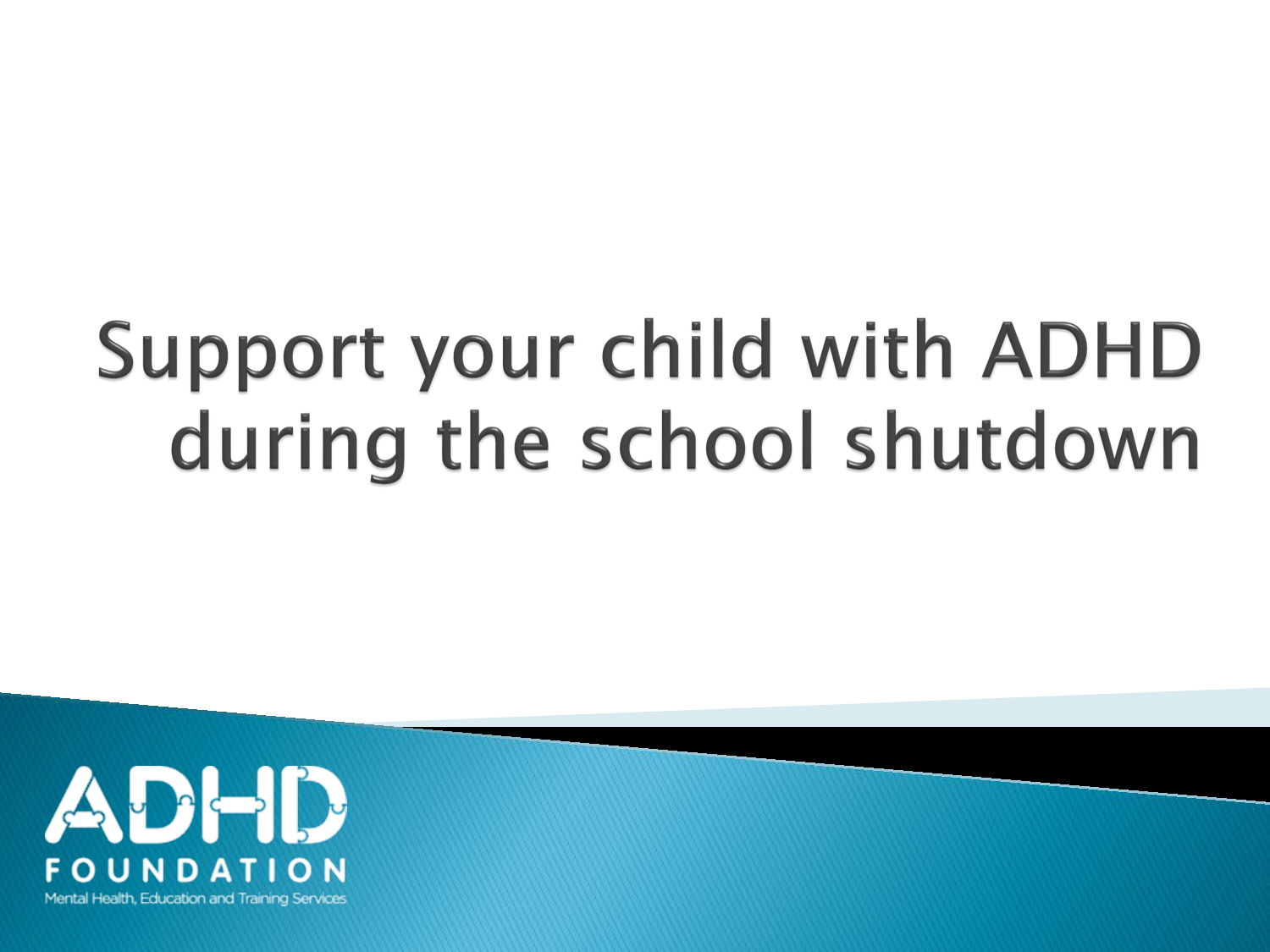#### A note to parents/carers during the school shutdown ...

Here at the ADHD Foundation Neurodiversity Charity we understand the challenge that comes with supporting your child's learning at home during this period of time that the schools have had to close. We've developed this information pack to give you some ideas of how to help guide your child through this new way of learning, away from the familiarity of the classroom.

We understand that learning is important but please be kind to yourselves. Juggling family life along with supporting your child's learning is a tall task. Have fun, enjoy the time together and stay safe.

The team at the ADHD Foundation Neurodiversity Charity



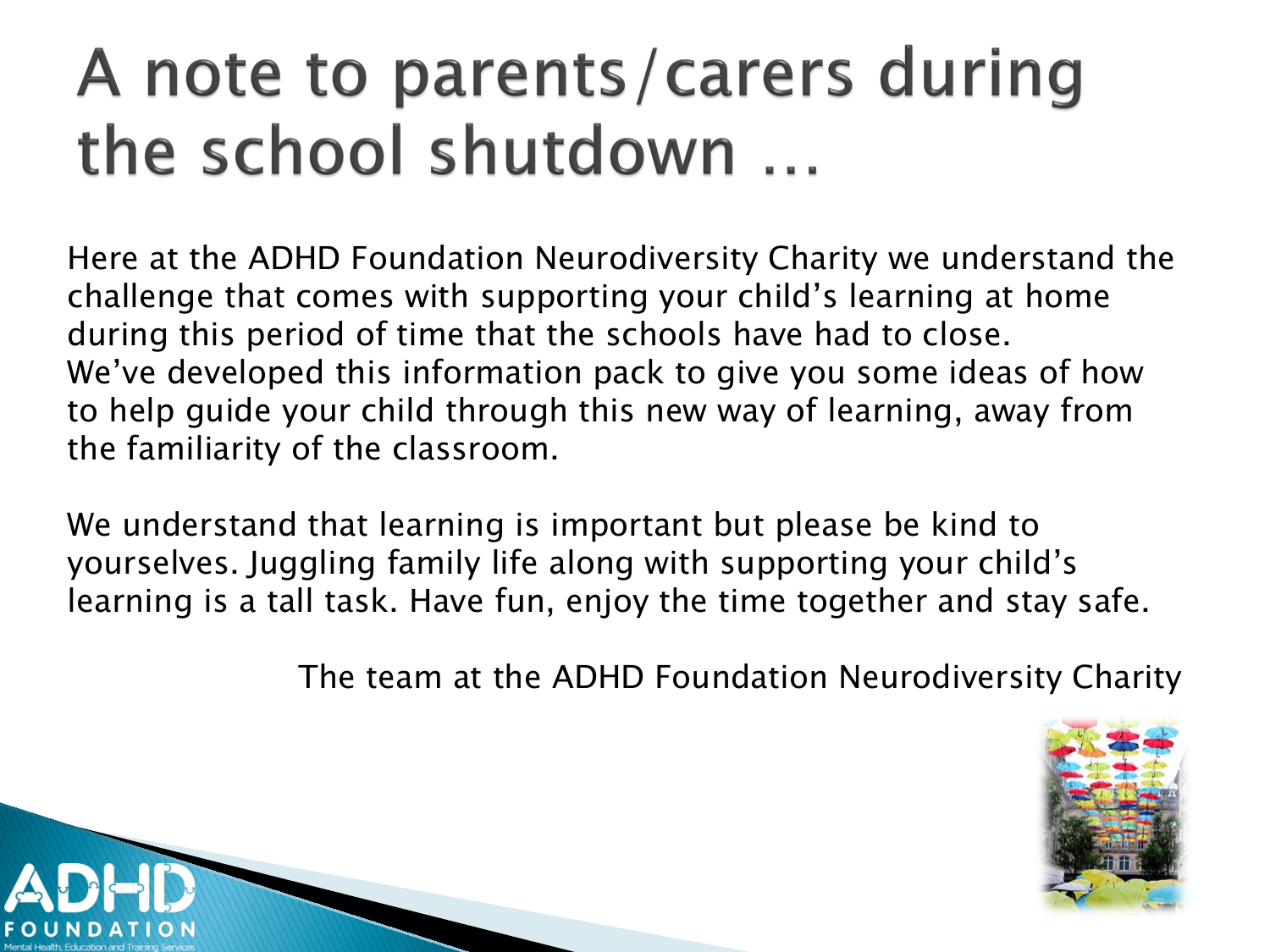# Dopamine

- Children with ADHD have a reduced amount of the key neurotransmitter Dopamine.
- The human body generates dopamine through regular movement/exercise.
- It's really important during the school shutdown that your child gets regular opportunities to move … without this they may find it really difficult to concentrate. Some useful links:
- 1. [https://blog.brainbalancecenters.com/2015/01/indoor](https://blog.brainbalancecenters.com/2015/01/indoor-exercise-movement-ideas-children-adhd)[exercise-movement-ideas-children-adhd](https://blog.brainbalancecenters.com/2015/01/indoor-exercise-movement-ideas-children-adhd)
- 2. [https://www.additudemag.com/slideshows/exercise-ideas](https://www.additudemag.com/slideshows/exercise-ideas-for-kids-with-adhd-movement-for-focus/)[for-kids-with-adhd-movement-for-focus/](https://www.additudemag.com/slideshows/exercise-ideas-for-kids-with-adhd-movement-for-focus/)
- 3. <https://www.scouts.org.uk/the-great-indoors/>
- 4. [https://www.gonoodle.com/good-energy-at-home-kids](https://www.gonoodle.com/good-energy-at-home-kids-games-and-videos/)[games-and-videos/](https://www.gonoodle.com/good-energy-at-home-kids-games-and-videos/)

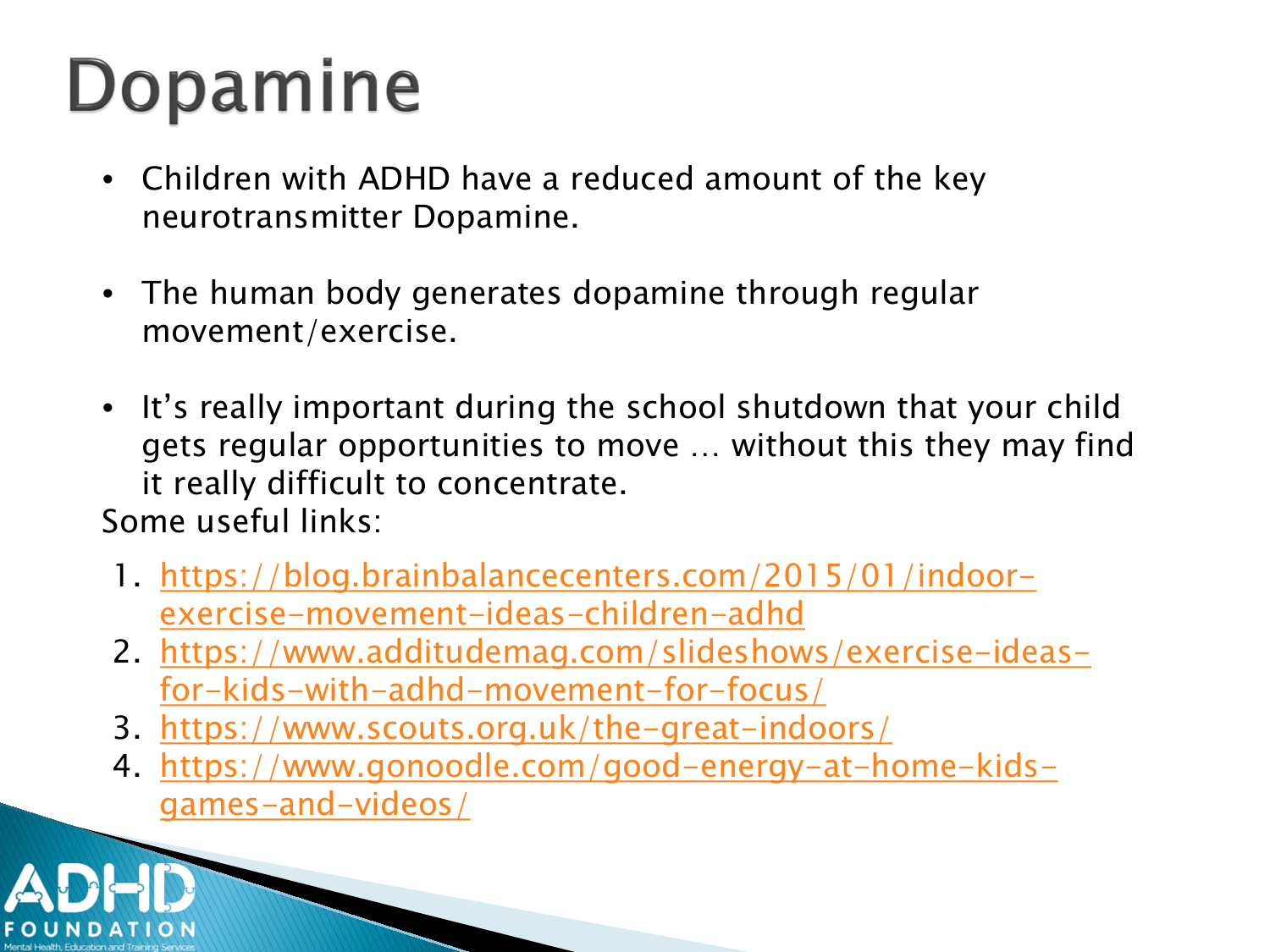# **Keeping a routine**

• Children with ADHD function best when they have a clear routine. This can be a real challenge during a school shutdown.

Here is an example of a routine that you might want to follow

| <b>Refore</b><br>9am | Wake up                             | Est breakfast, make your bed, get washed and<br>dressed.                                                 |
|----------------------|-------------------------------------|----------------------------------------------------------------------------------------------------------|
| $9 - 10am$           | <b>Morning Walk or</b><br>exercises | Family walk or exercises in the back yard/garden.<br>Stretching, yoga and mindfulness breathing.         |
| $10-11am$            | <b>Academic Time</b>                | NO FLECTRONICS!<br>Any work provided by school, study guide, quiz<br>books, times tables, story writing. |
| 11-12pm              | <b>Creative Time</b>                | Lego, drawing, painting, cooking, baking.                                                                |
| 12:00                | Lunch                               |                                                                                                          |
| $12:30 -$<br>1pm     | <b>Chore Time</b>                   | Wiping down, dusting, hoover, laundry, washing<br>dishes. Toys away.                                     |
| $1 - 2pm$            | <b>Quiettime</b>                    | Reading, Jigsaw, colouring, nap. Mindfulness                                                             |
| $2 - 3$ pm           | <b>Academic Time</b>                | lpad, math's games, educational show                                                                     |
| $3-4$ pm             | <b>Outdoor time</b>                 | Play outside, go for a walk/snack                                                                        |
| $4 - 5$              | <b>Free Time</b>                    | games, TV, electronics, play with toys.                                                                  |
| $5-6$ pm             | <b>Dinner</b>                       |                                                                                                          |
| $6-7$ :pm            | <b>Free Time</b>                    | Games, Reading, massage, mindfulness                                                                     |
| 7pm-                 | <b>Bedtime and bath</b>             | Adjust to your usual routine                                                                             |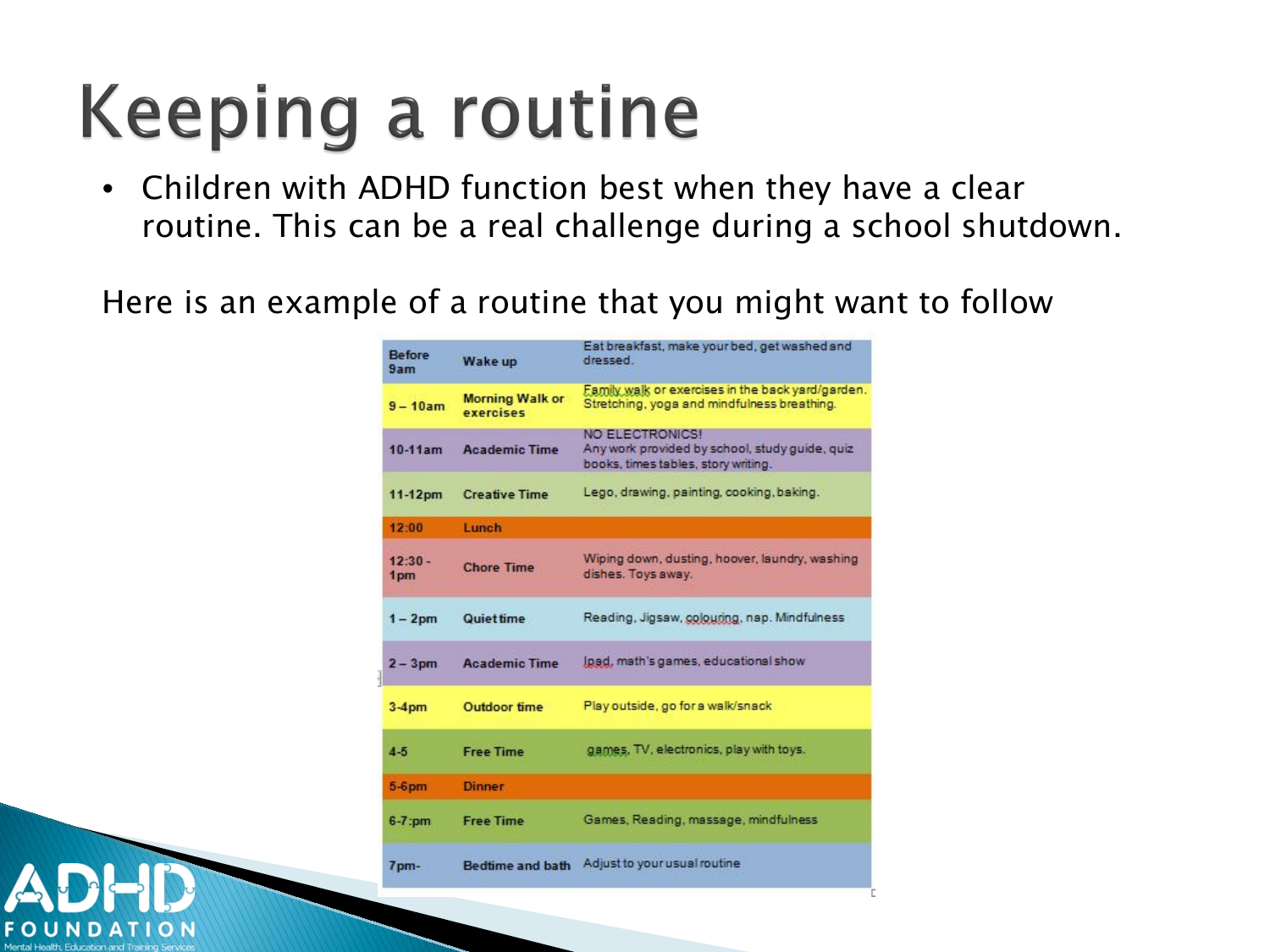# **Keeping a routine**

- It's helpful if a routine is displayed in the home for your child to be able to see it throughout the day. Involve your child when creating the routine so that they feel they've had input.
- You might want to use a written schedule similar to the one on the previous page or you might want to use pictures to help your child to understand the plan for the day.

Some people like to use pictures from the internet like below:



Others prefer to take pictures of the routine using their phone or tablet and keep them as an album for your child to scroll through.

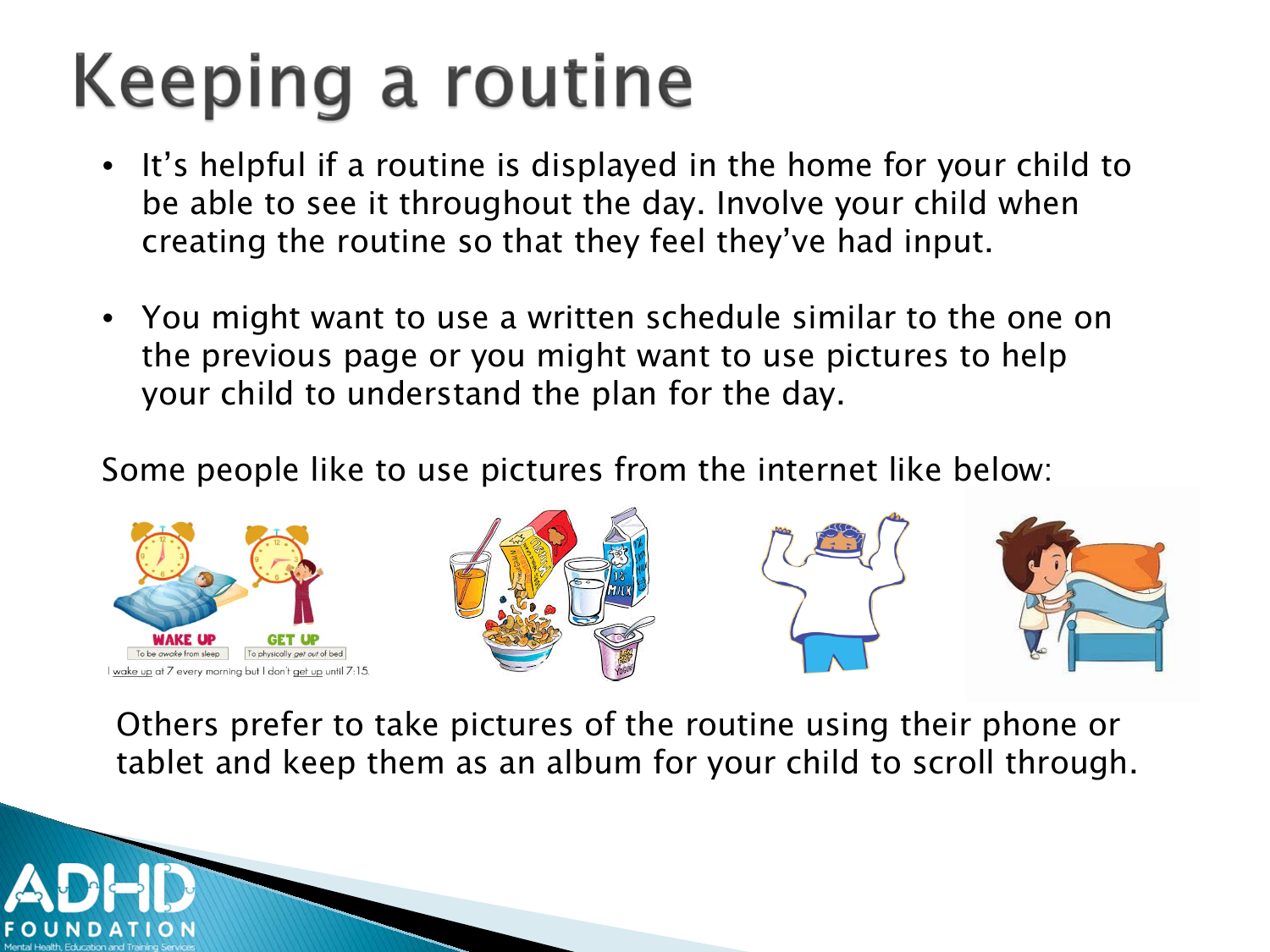# **Motivation**

- It can be hard for children with ADHD to maintain focus for long periods of time.
- A child will need motivators throughout the day to help them to focus on the task at hand.

Here are some ideas:

- 1. Use "when" and "then" language "When you've completed this section of your work then you can go outside and time yourself doing 20 star jumps"
- 2. Visualise the time needed for an activity use egg timers or google timer to show your child how long they will be at an activity. Sustaining focus can be difficult so keep focus times short.
- 3. Now and next use pictures to show your child what they are doing "now" and what they will be doing "next" – It's important that the next is an activity that they enjoy.

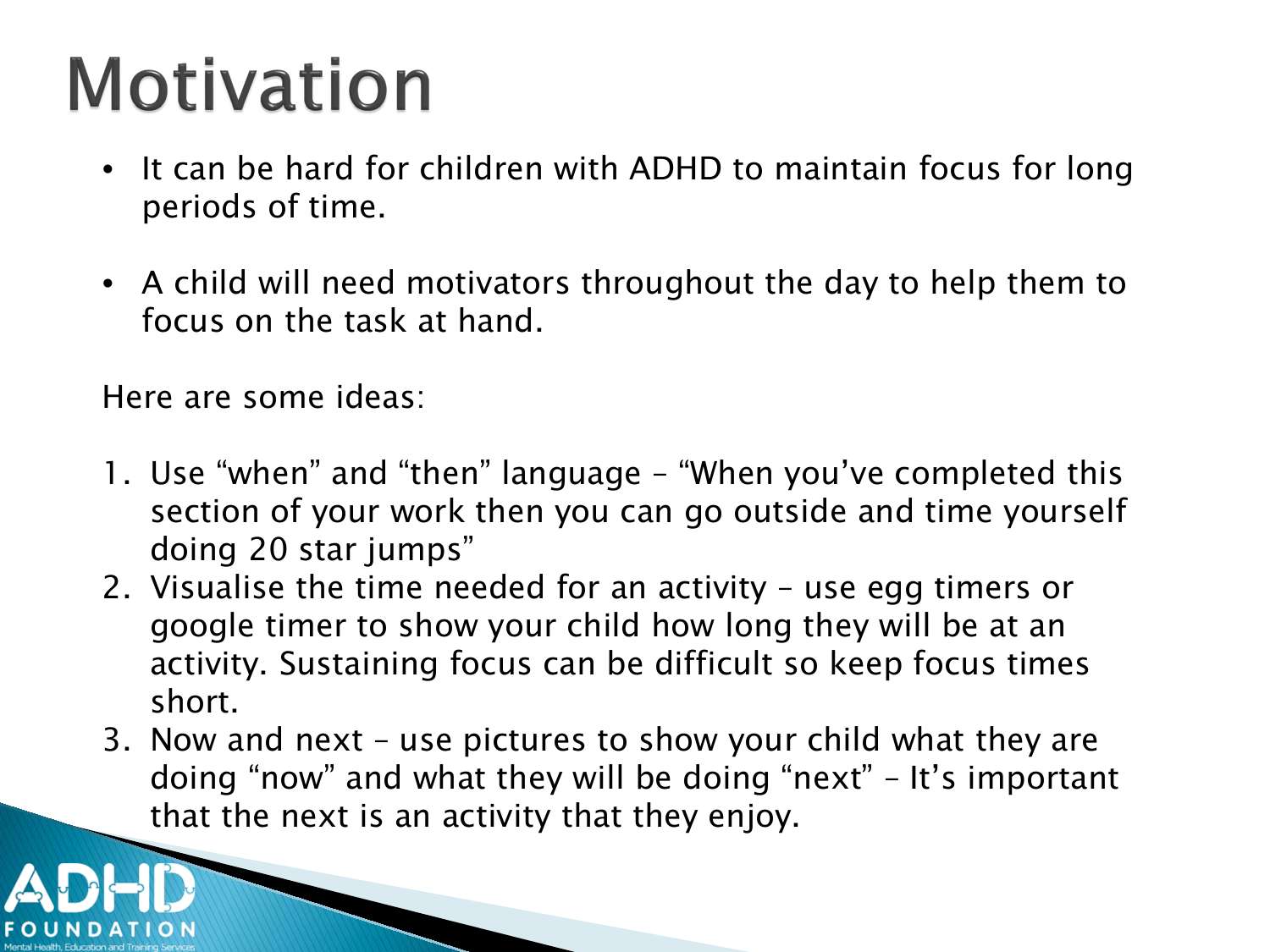### Time to switch off

- During these uncertain times, children can often feel anxious and can find it difficult to manage their emotions.
- Relaxation techniques can really help children to manage their anxious feelings.

Here are some links/apps that may be useful:

<https://www.youtube.com/watch?v=DSgOW879jjA> [https://www.youtube.com/watch?v=\\_mX4JBBIcBk](https://www.youtube.com/watch?v=_mX4JBBIcBk) [https://www.youtube.com/watch?v=MoQVgJx\\_QN4](https://www.youtube.com/watch?v=MoQVgJx_QN4)